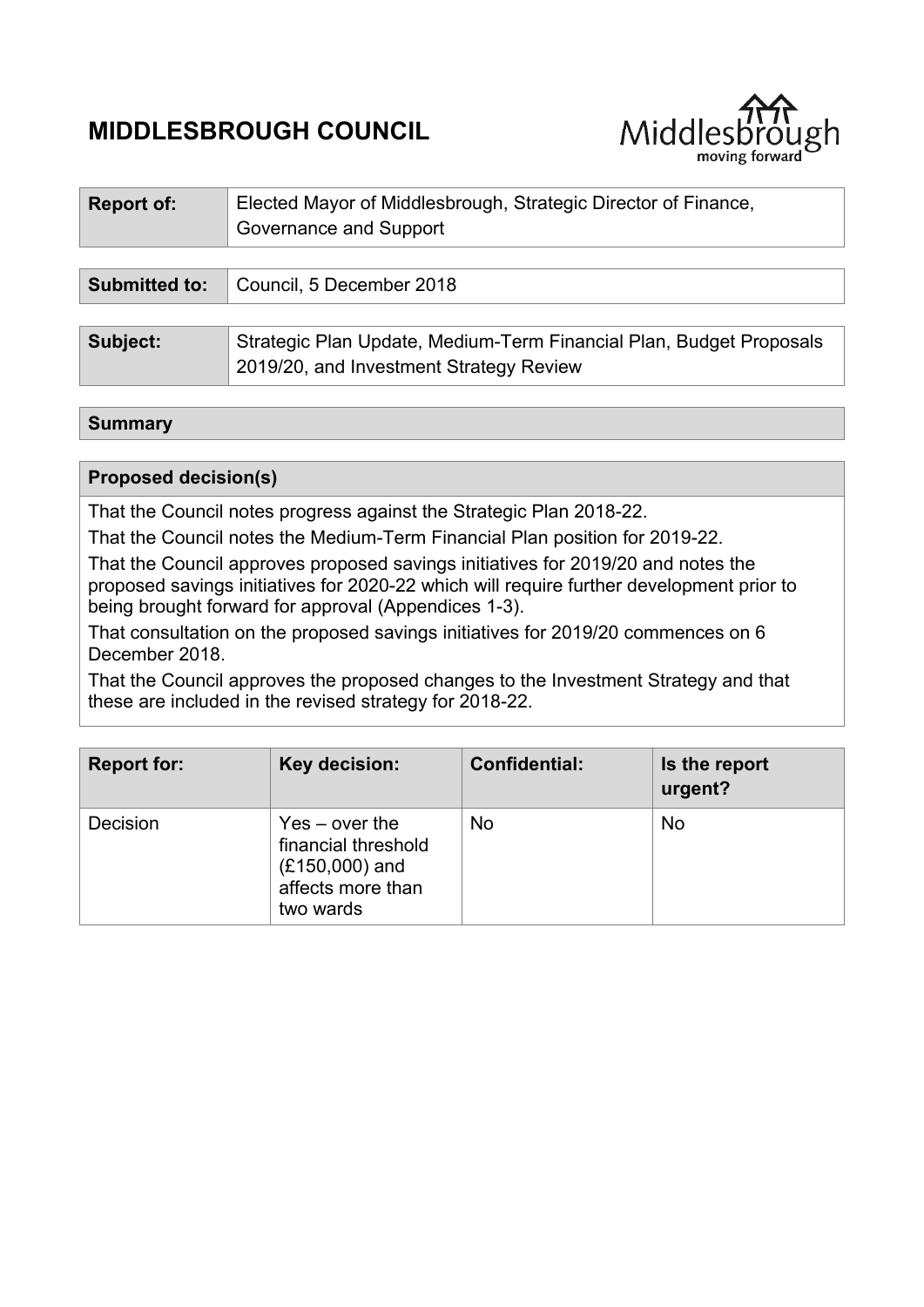| Contribution to delivery of the 2018-22 Strategic Plan                                                                                                                         |                                                                                                                                                                                                                                       |                                                                                                                                                                                  |  |  |  |
|--------------------------------------------------------------------------------------------------------------------------------------------------------------------------------|---------------------------------------------------------------------------------------------------------------------------------------------------------------------------------------------------------------------------------------|----------------------------------------------------------------------------------------------------------------------------------------------------------------------------------|--|--|--|
| <b>Business Imperatives</b>                                                                                                                                                    | <b>Physical Regeneration</b>                                                                                                                                                                                                          | <b>Social Regeneration</b>                                                                                                                                                       |  |  |  |
| The proposals in the report<br>will ensure that the Council<br>operates efficiently and<br>effectively, so that Physical<br>and Social Regeneration<br>outcomes are maximised. | The proposals will ensure<br>that investment is made in<br>Middlesbrough to provide<br>and improve facilities which<br>act to increase the town's<br>reputation, create social<br>opportunity, and improve the<br>Council's finances. | The proposals in the report<br>will ensure that appropriate<br>consultation and<br>engagement is undertaken<br>on proposals that impact on<br>the social regeneration<br>agenda. |  |  |  |

# **Ward(s) affected**

The savings proposals for this period will affect all wards.

# **What is the purpose of this report?**

- 1. This report:
	- provides an update on progress against the Strategic Plan 2018-22;
	- refreshes the Council's Medium-Term Financial Plan (MTFP) to 2021/22, reflecting and supporting delivery of the Strategic Plan;
	- sets out proposed savings initiatives for this period, which, subject to consultation, will inform the 2019/20 budget and those of future years; and
	- proposes changes to the Council's Investment Strategy for 2018-22.

# **Why does this report require a Member decision?**

2. The Council has a legal obligation in relation to setting a balanced budget and to meet the challenging financial targets faced in the MTFP. This process requires Member involvement and approval.

# **Report Background**

# **Strategic Plan to 2022**

- 3. The Strategic Plan is the Council's overarching business plan, outlining its contribution to the Mayor's Vision for Middlesbrough and providing a broad overview of high-level improvement activity in the medium term, within the financial parameters outlined in its MTFP. The Plan is central to the Council's corporate governance framework and is updated annually. It is also the basis of the Council's performance management framework, with progress against the plan reviewed on a quarterly basis and reported to Executive and Overview and Scrutiny Board.
- 4. In March 2018, Council approved a streamlined Strategic Plan for 2018-22 focused on investment, growth and efficiency, and incorporating an MTFP and Investment Strategy for the same period.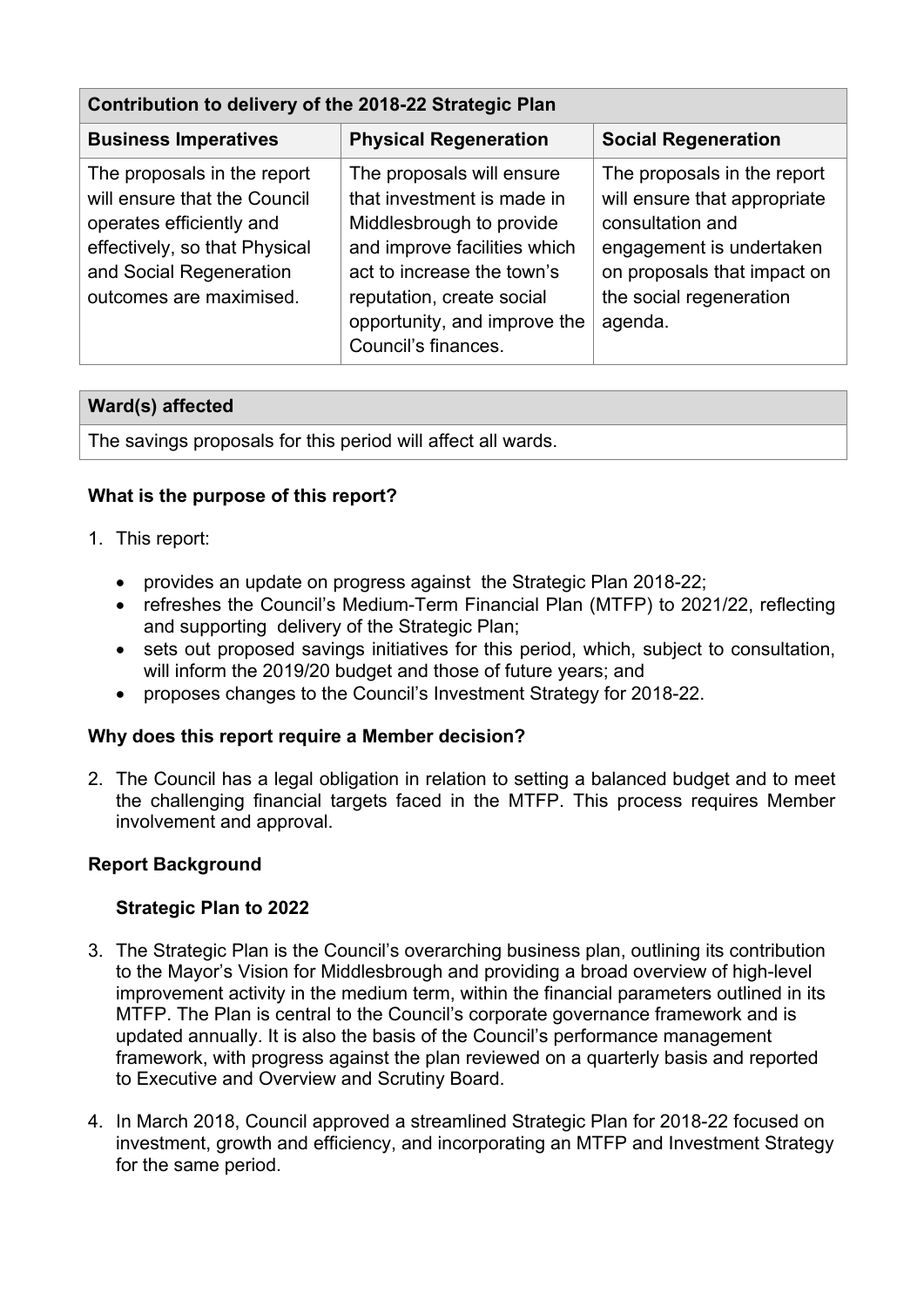- 5. Supported by public consultation undertaken during 2017/18 (including the most recent Middlesbrough Community Survey), the Plan established a range of priorities for the period to 2022, representing the Council's approach to delivering the Mayor's Vision for Middlesbrough in 2025 – *Fairer, Safer, Stronger* ordered under three strategic aims:
	- **Business Imperatives** Ensuring that the Council operates efficiently and effectively, so that Physical and Social Regeneration outcomes are maximised.
	- **Physical Regeneration** Investing in Middlesbrough to provide and improve facilities which act to increase the town's reputation, create social opportunity, and improve the Council's finances.
	- **Social Regeneration** Working with our communities and other public service organisations to improve the lives of Middlesbrough's residents.
- 6. In June 2018, the Executive agreed a revised, streamlined approach for reporting progress against the Plan and the Council's financial position, using infographics and focusing on the measures of success (and other information deemed relevant). Both Quarter One and Two updates for 2018/19 have been presented in the new format, and have been well-received. New performance clinic arrangements were introduced at Quarter Two to ensure that Executive Members are integral to the quarterly performance process going forward.
- 7. The most recent quarterly report to Executive sets out positive progress in many areas, with 26 of the 30 priorities within the Plan currently on target to be achieved, and 17 of 28 measures of success showing improvement. Notably:
	- All Business Imperatives priorities are on target to be achieved, bar that of revenue budget performance. The Quarter Two Plan update report sets out plans to mitigate the potential overspend projected at Quarter Two in-year, and the MTFP update below addresses structural budget pressures to mitigate against a recurrence of such issues in the current Plan period.
	- The Council has received an unqualified Value for Money opinion for 2017/18 from its external auditor after systematically and effectively addressing governance issues raised in respect of its project management, capital programme and asset disposals over the past three years.
	- All Physical Regeneration priorities and KPIs within the Middlesbrough Investment Prospectus remain on target, and the Council has made continued good progress in delivering its capital investment strategy in support of physical regeneration in the town.
- 8. In addition, the Council is currently developing a Social Regeneration Prospectus, responding to a programme of community conversations undertaken during this year, for publication in early 2019.
- 9. Given the timeframe of the Strategic Plan, it would only be prudent to fundamentally revise it in the event of a change of political will, or in response to major performance or resource issues. None of these things have occurred to date, so the next revision of the plan will be the annual update to Council in March 2019. This iteration of the plan will pick up any changes to priorities as a result of the Social Regeneration Prospectus, and update it following approval of 2019/20 revenue and capital budgets.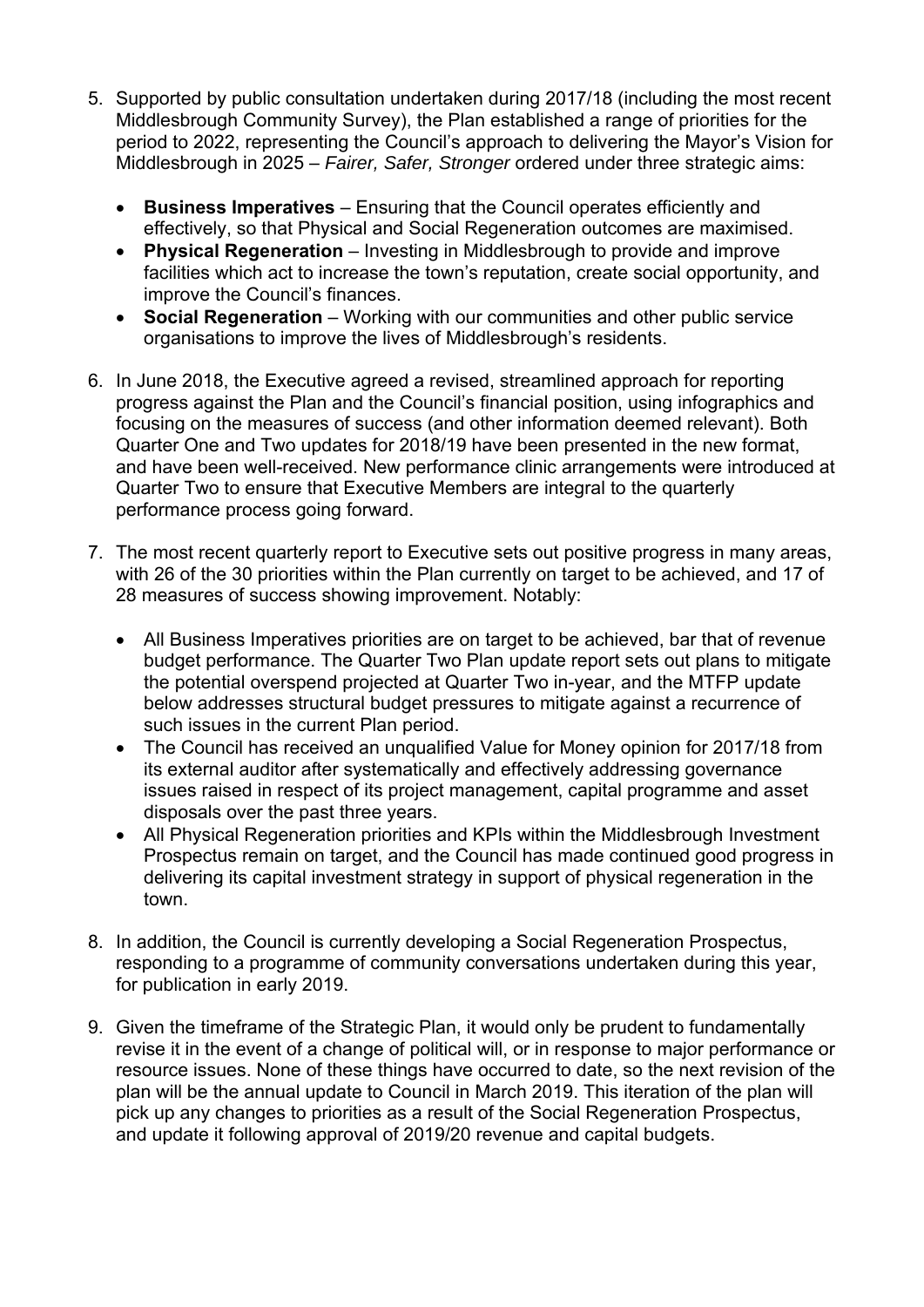# **Medium Term Financial Plan to 2022**

10. The Council maintains a MTFP that:

- accurately analyses the current financial climate and the medium-term horizon, including the range of spending pressures facing the Council;
- addresses the savings requirements for 2019/20 to 2021/22 through transformational efficiency initiatives managed through Phase 3 of the Council's Change Programme;
- focuses investment on growing the town's economic base to improve local prosperity, and secure a robust and independent income stream to fund the Council's services; and
- utilises accumulated balances in a planned and prudent way to smooth out savings required year-on-year, and to pump prime transformational activity.
- 11. The following table summarises anticipated changes to the Council's financial position in the period to 2021/22:

|                                            | 2019/20 | 2020/21      | 2021/22      | <b>Total</b> |
|--------------------------------------------|---------|--------------|--------------|--------------|
|                                            | £ms     | (Indicative) | (Indicative) | £ms          |
|                                            |         | £ms          | <b>£ms</b>   |              |
| Spending pressures                         | 13.545  | 9.115        | 4.942        | 27.602       |
| Government funding reductions              | 3.272   | 1.331        | 0.866        | 5.469        |
| Local funding increases                    | (4.030) | (1.775)      | (1.834)      | (7.639)      |
| <b>Budget gap</b>                          | 12.787  | 8.671        | 3.974        | 25.432       |
| <b>Planned Savings</b>                     | (4.608) | (3.701)      | (2.582)      | (10.891)     |
| <b>Savings proposed</b>                    | (5.717) | (4.627)      | (1.661)      | (12.005)     |
| Savings proposed - Invest to Save projects | 0.000   | (0.388)      | (0.090)      | (0.478)      |
| Use of reserves                            | (2.462) | 0.000        | 0.000        | (2.462)      |
| In-year budget position                    | 0.000   | (0.045)      | (0.359)      | (0.404)      |

12. The following assumptions have been applied in refreshing the Council's MTFP.

# *Spending pressures*

#### *Pay awards and inflation*

- 13. Provision has been made in 2019/20 for the Local Government Employers Pay Award made in December 2017. In the previous MTFP £2.7m was included in 2019/20 for the effect of this, but following further work this has been reduced to £2.5m. For future years an overall 2% pay award has been assumed with an estimated impact of £1.7m in both 2020/21 and 2021/22.
- 14. Contractual inflation at a total cost of £5.1 million has been assumed in the period. No provision has been made for inflation for supplies and services; it is expected that any inflationary pressures in this area will be met from efficiency savings.
- 15. Income from fees and charges has been assumed to increase on average by 2.5% p.a. This excludes car parking and statutory charges.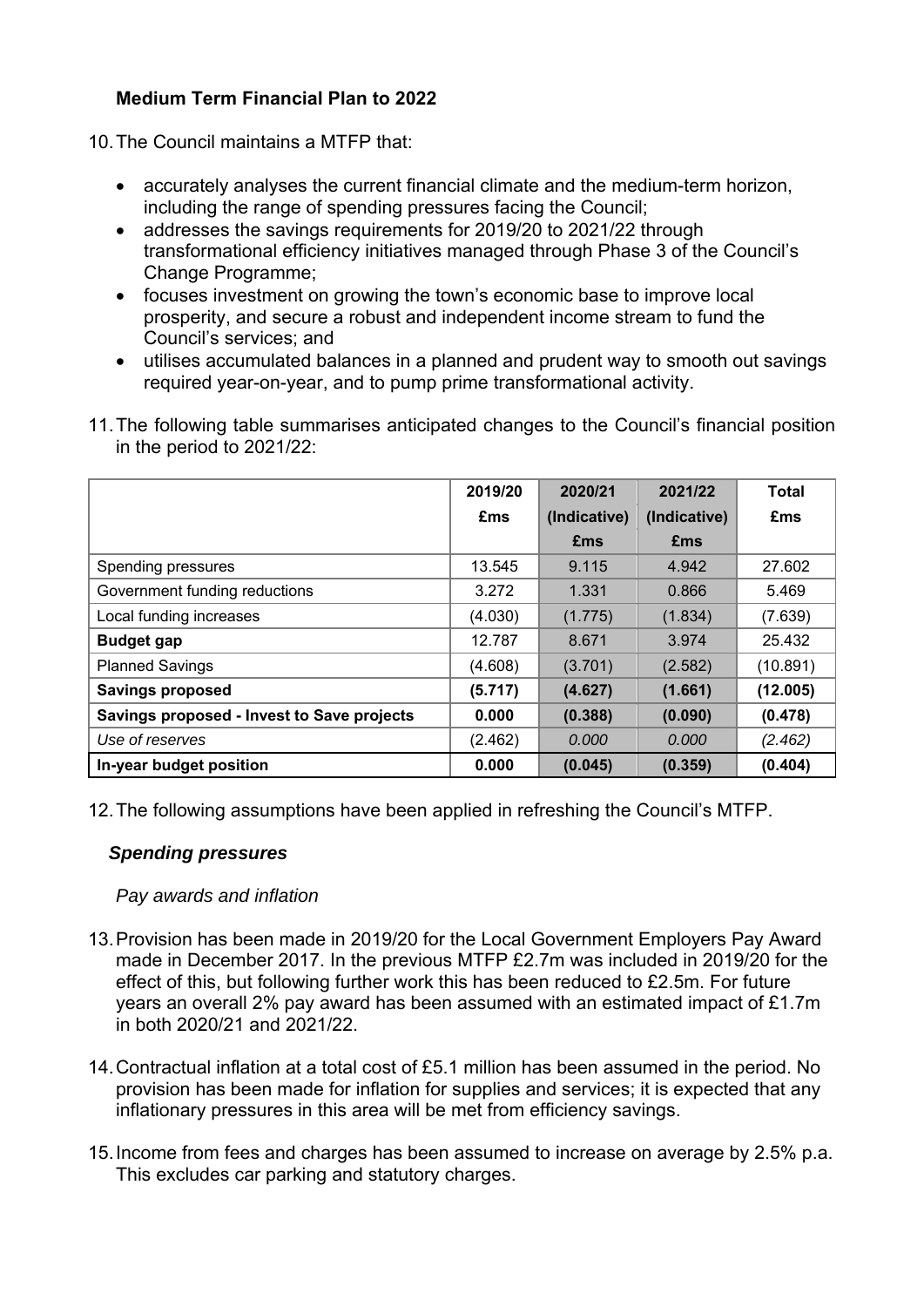## *Living Wage*

- 16. In line with the Mayor's 2025 Vision for Middlesbrough, the Council is committed to ensuring that its lowest paid employees benefit from being paid the Living Wage Foundation hourly rate. The implementation of the Local Government Employers Pay Award in December 2017 ensures that the Council's pay rates would remain above the current Living Wage Foundation Rate for the MTFP period.
- 17. In addition, increases in the rebranded minimum wage (the National Living Wage), will impact upon organisations – principally care providers – who are contracted to carry out functions on behalf of the Council. A further £2.8m has been allocated over the period to cover the increases in costs expected as a result of these pressures.

| <b>Statutory minimum wage (National Living Wage)</b> | 2019/20 | 2020/21 | 2021/22 |
|------------------------------------------------------|---------|---------|---------|
|                                                      | £ms     | £ms     | £ms     |
| Additional in-vear                                   | 0.794   | 1.040   | 1.040   |

#### *Demand pressures*

18. In line with national trends safeguarding children and young people continues to be an area of increasing pressure, with resultant financial risk to the Council. An assessment of these pressures has been based on assumptions in respect of increased level of need in relation to looked after children and an increase in the cost of providing care. The gross impact of the increased demand on the service is shown below:-

| Safeguarding and Children's Care - Net Pressures | 2019/20 | 2020/21 | 2021/22 |
|--------------------------------------------------|---------|---------|---------|
|                                                  | £ms     | £ms     | £ms     |
| Additional in-year                               | 1.745   | 1.479   | 1.478   |

19. The Believe in Families Transformation Programme which started in 2018/19 and which will continue for the period 2019/20 to 2021/22 is expected to deliver savings by reducing the number of children who require care and the unit cost of care packages. It is envisaged that these savings will mitigate the above costs as follows:

| Safeguarding and Children's Care - Net Savings | 2019/2020 | 2020/2021 | 2021/2022 |
|------------------------------------------------|-----------|-----------|-----------|
|                                                | £ms       | £ms       | £ms       |
| <b>Mitigation of Demand</b>                    | (1.500)   | (1.500)   | (1.500)   |
| <b>Additional Savings</b>                      | (0.631)   | (0.599)   | (0.292)   |

20. The revised MTFP includes an anticipated recurring pressure from 2018/19 of £3.395m, principally relating to pressures in Children's and Adults' Social Care in line with national trends in these areas. This has been based on projections following the Q2 Strategic Plan update and will be monitored throughout the rest of 2018/19. Action plans have been produced by Directorates and agreed with the Strategic Director of Finance, Governance and Support in order to attempt to mitigate this pressure, however at this stage in light of the need for prudence the full amount has been included in the revised MTFP. Any increases in the 2018/19 recurring pressure would create a budget gap in the MTFP.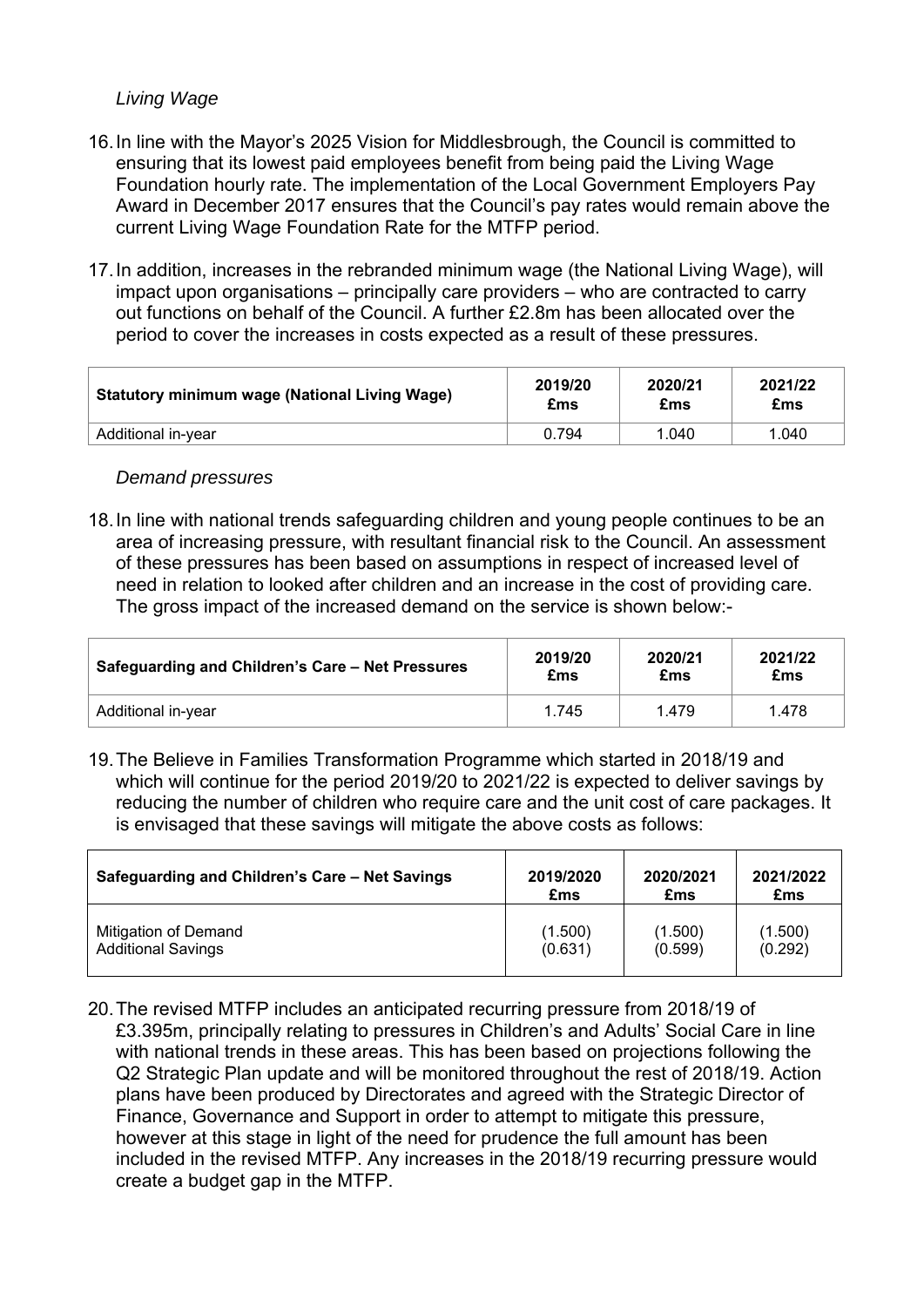# *National Context*

- 21. In the wake of the financial crisis in Northamptonshire County Council resulting in a Section 114 notice stating that the Council had insufficient resources to meet its needs and the subsequent vote to abolish the Council, there is increasing evidence of the major issues around financial sustainability in local government. Other Councils, including Somerset County Council, East Sussex County Council, Birmingham City Council, Lancashire County Council, Suffolk County Council, Torbay Council, West Sussex County Council, Hartlepool Borough Council, and Oxfordshire County Council have all reported that they are suffering from major financial pressures.
- 22. The Public Accounts Committee of the House of Commons published a report on 4 July 2018 which set out the urgency of the issues faced by Northamptonshire County Council and its view that the continued use of its reserves was not sustainable.
- 23. Middlesbrough Council acted pro-actively and undertook an assessment of its own position relative to the issues raised in Northamptonshire and reported that to the Corporate Affairs and Audit Committee on 29 May 2018. In summary the Council's view was that while there was considerable pressure on finances, the Council had financial management processes in place which meant that it was in a much better position to deal with those pressures than Northamptonshire.
- 24. It is likely that financial resilience will become one of the key components of external audit work in future years, potentially on the back of a proposed CIPFA financial resilience index for local authorities.
- 25. According to figures from the National Audit Office, the impact on spending power has been felt most acutely in local authorities such as Middlesbrough with relatively high levels of deprivation. While Middlesbrough has faced a 36% decrease in overall spending power since 2010, the national average is 29% and some authorities have seen lower reductions, for example Wokingham has reduced by only 16%. The decrease in Middlesbrough Council's overall spending power would be higher than 36% if the Council had not achieved significant Housing Growth and increased Council Tax.

#### *Government funding reductions*

- 26. Government funding for local government as a whole has fallen substantially since 2010. Since changes were made to the Local Government Finance System in 2013/14 Middlesbrough Council has suffered a signification reduction in Government funding, with a reduction of £38.6m (48%) from £81.2m received in 2013/14 to £42.6m in 2018/19.
- 27. The Government provided greater certainty by providing what was in principle a four year settlement for local government from 2016/17 to 2019/20. However, there is still a very high level of uncertainty about funding levels from 2020/21 onwards.
- 28. Government funding has been assumed to fall further during the period to March 2020. No further funding reductions post April 2020 have been assumed, and any further reductions would cause an MTFP gap. While it seems clearer than it did in Spring 2018 that the Government is intending to bring in a system of 75% local business rates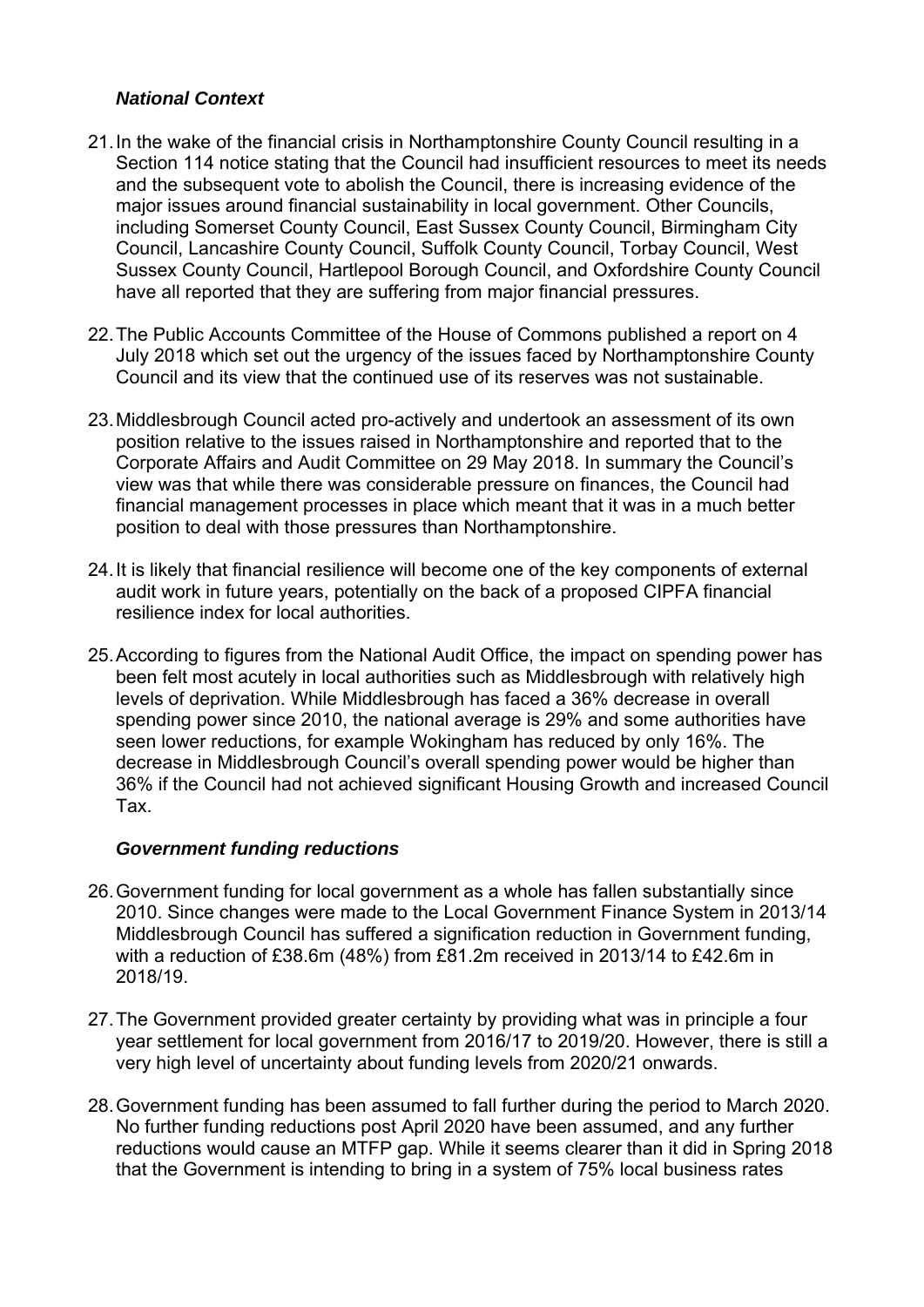retention (instead of the 100% suggested previously), it is not yet clear how this system will operate and what the detailed provisions will be.

- 29. The potential impact of Brexit on the local economy remains a considerable risk to the Council's strategic objectives.
- 30. The Government is consulting on the implementation of a new "fair funding" formula for local government from 2020/21. Some of the data on which the formulae are based are now historic and need updating. However the key will be in how the new formulae are derived. There is a risk that Middlesbrough sees further reduction in funding both in real terms and in relation to other local authorities. This is not currently planned for and would result in a requirement for further budget savings.
- 31. Uncertainty exists around the publication of the Social Care Green Paper which will set out the government's proposals on improving care and support for older people and tackling the challenge of an ageing population.
- 32. There is also a proposal to revise the formula for the Public Health grant for 2020/21. This has previously been ringfenced; the proposal is to roll it into the main Revenue Support Grant. Again the key will be what factors are considered in the formula. While the Council may gain some greater flexibility in how this grant is applied, under some scenarios the level of the grant will be considerably lower.
- 33. On the back of the fair funding review, it is highly likely there will be a full Spending Review implemented for the 2020/21 financial year onwards. It is unlikely that we will know full details of the figures until Autumn 2019 so the timescales for implementation will be extremely short. This uncertainty represents a further risk; however officers are regularly in touch with Ministry of Housing, Communities and Local Government through various channels to ensure that the latest information is factored in at a strategic level.
- 34. Notwithstanding these high levels of uncertainty, the Council's budgetary assumptions are based on the most up to date reliable information. At this stage, it is therefore assumed that any changes will not result in a further reduction in Council funding for 2020/21 and 2021/22:

|                                         | 2019/20 | 2020/21      | 2021/22      | <b>Total</b> |
|-----------------------------------------|---------|--------------|--------------|--------------|
| <b>Funding Stream</b>                   | £ms     | (Indicative) | (Indicative) | £ms          |
|                                         |         | £ms          | <b>£ms</b>   |              |
| <b>Revenue Support Grant</b>            | 4.575   | 11.959       | 0.000        | 16.534       |
| <b>Business Rates Top Up</b>            | (0.801) | (11.959)     | 0.000        | (12.760)     |
| <b>New Homes Bonus</b>                  | 0.042   | 0.631        | 0.166        | 0.839        |
| Housing Benefit Administration Grant    | 0.150   | 0.000        | 0.000        | 0.150        |
| <b>Education Services Grant</b>         | 0.000   | 0.000        | 0.000        | 0.000        |
| <b>Public Health Grant</b>              | 0.443   | 0.700        | 0.700        | 1.843        |
| Improved Better Care Fund               | (1.611) | 0.000        | 0.000        | (1.611)      |
| 2018/19 Adult Social Care Support Grant | 0.474   | 0.000        | 0.000        | 0.474        |
| Total:                                  | 3.272   | 1.331        | 0.866        | 5.469        |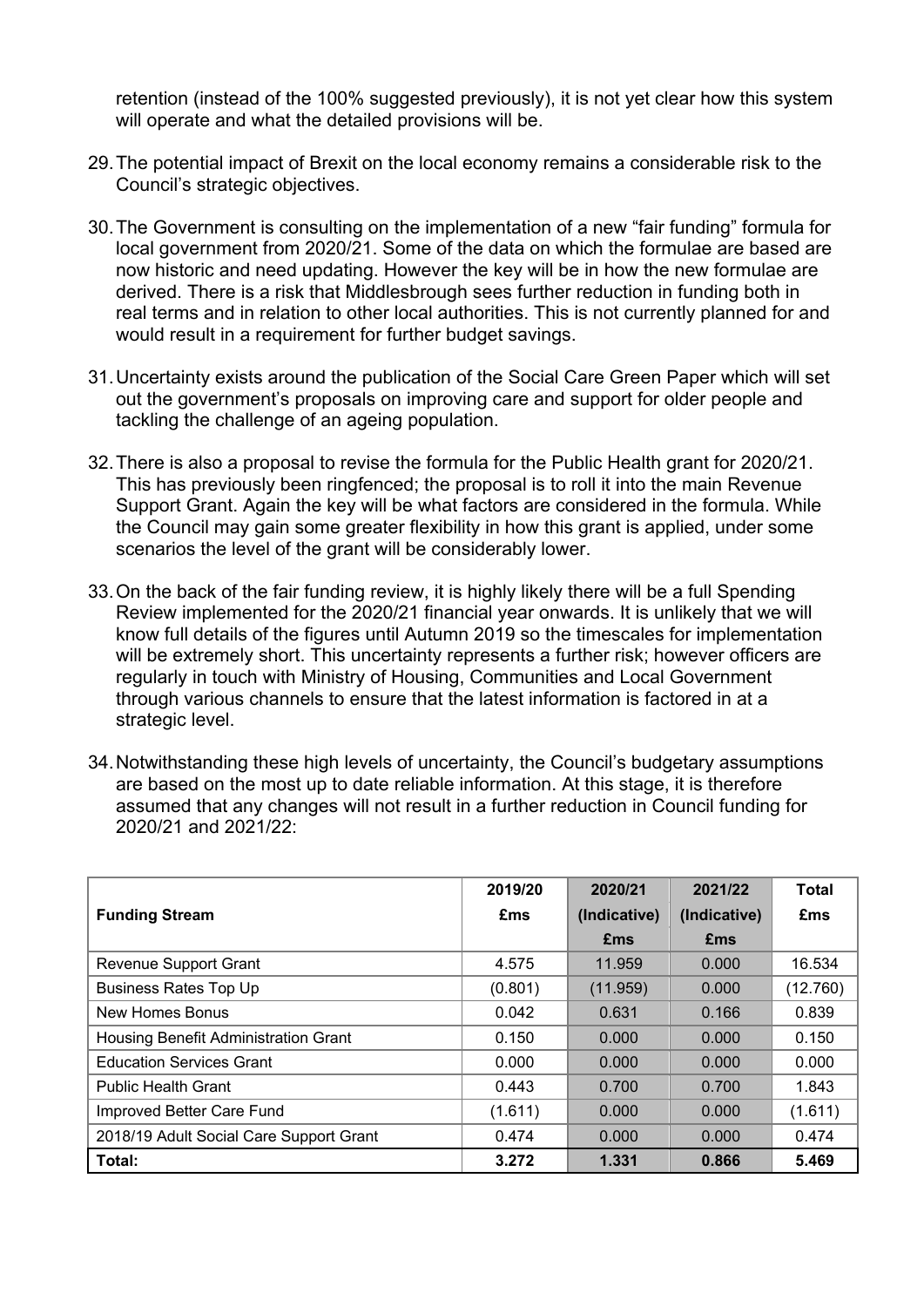- 35. The Government has announced that the Troubled Families Programme will cease at the end of March 2020. The grant funding has helped to support key preventative and early help services for children and families within Children's Services. Provision of £486,000 p.a. has therefore been made within the revised MTFP to continue the provision of essential services following the removal of the grant from 2020/21.
- 36. The Government's Budget Statement of 29 October 2018 announced a number of new measures and potential additional funding for local government. Full details of these have not yet been received, and at this stage no assumptions have been made for these in this revised MTFP. The effects of these will be incorporated in the future revision of the MTFP as part of the 2019/20 budget report to Council in March 2019.

## *Local funding increases*

| 37. Local funding has been assumed to increase during the MTFP period: |  |  |
|------------------------------------------------------------------------|--|--|
|------------------------------------------------------------------------|--|--|

|                                     | 2019/20 | 2020/21      | 2021/22      | <b>Total</b> |
|-------------------------------------|---------|--------------|--------------|--------------|
| <b>Funding Stream</b>               | £ms     | (Indicative) | (Indicative) | £ms          |
|                                     |         | <b>£ms</b>   | <b>£ms</b>   |              |
| Council Tax Core                    | (2.293) | (1.775)      | (1.834)      | (5.902)      |
| Council Tax: Adult Social Care Levy | (1.038) | 0.000        | 0.000        | (1.038)      |
| Local Share of Business Rates       | (1.039) | 0.000        | 0.000        | (1.039)      |
| Collection Fund Surplus / (Deficit) | 0.340   | 0.000        | 0.000        | 0.340        |
| Total:                              | (4.030) | (1.775)      | (1.834)      | (7.639)      |

- 38. While there is a direction of travel towards self-funding for local authorities, as noted above there is now increased uncertainty in respect of how and when this will be implemented. Previous assumptions in relation to local funding have therefore been maintained i.e. that from 2020, Government support to local government through the Revenue Support Grant will no longer exist, and councils will need to be self-funding, through Council Tax, Business Rates, and other localised sources of income.
- 39. Therefore, in accordance with changes introduced by central government in 2015 on the limits for such increases, it had been assumed that the Council would increase Council Tax by 1.99% per annum and also apply the Adult Social Care Precept (as introduced by the then Chancellor of the Exchequer George Osborne in the November 2015 Spending Review) in every year of the period to meet anticipated demand for social care. In the December 2017 Provisional Local Government Finance Settlement the government increased their assumption on council tax rises by 1% to a 2.99% increase in 2018/19 and 2019/20. These assumptions of a 2.99% increase in core Council Tax in 2019/20 and then a 1.99% increase in 2020/21 and 2021/22 are now reflected in the MTFP and are in line with the Government's own assumptions within the Local Government Finance Settlement.
- 40. In the 2017/18 Settlement the Government introduced the flexibility for Councils with responsibility for Adult Social Care to increase Council Tax by up to 3% in each year as long as the precept does not total more than 6% in the period 2017 to 2020. Middlesbrough has opted to continue with increases of 2% in each financial year up to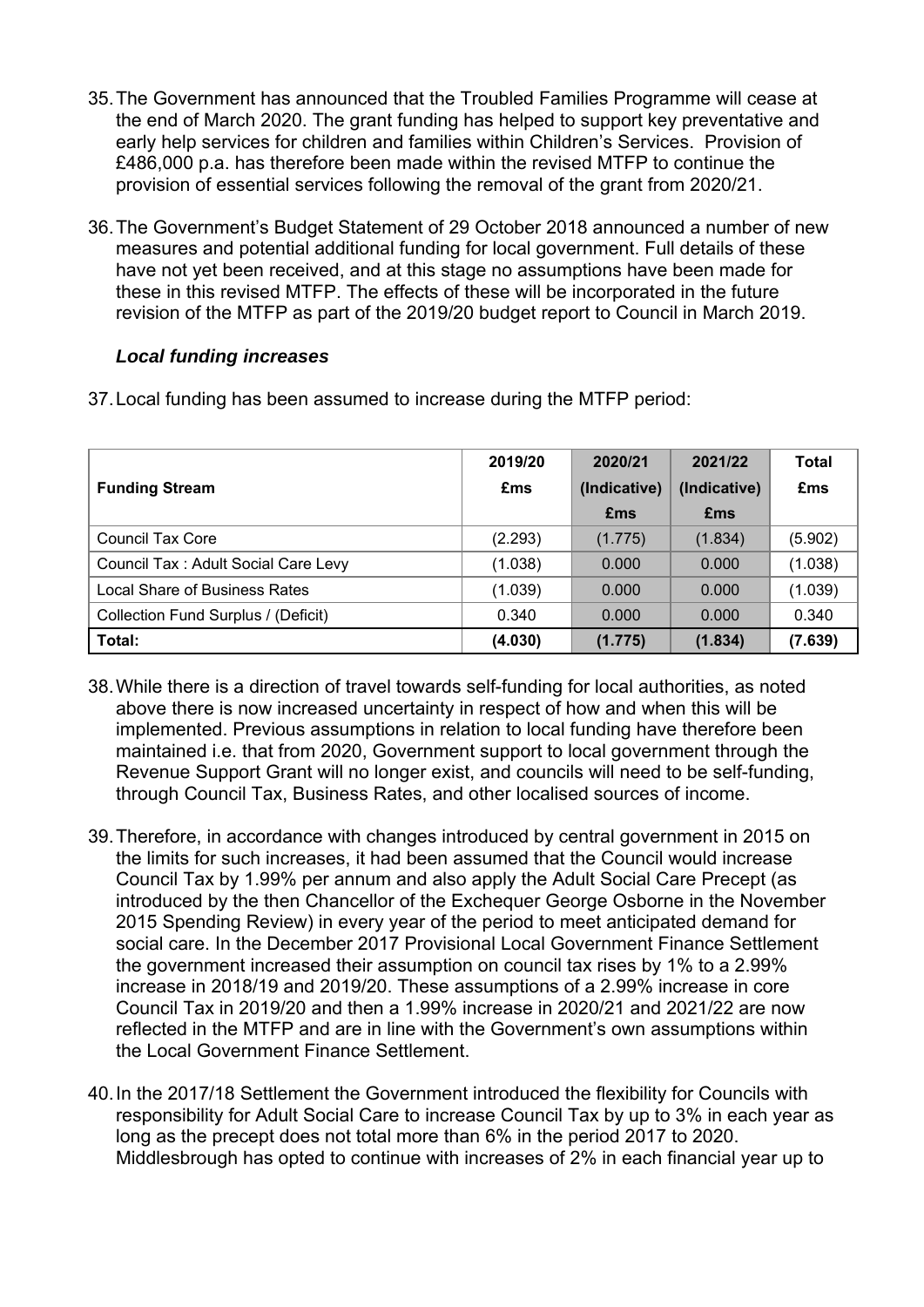2019/20 as previously assumed in order to help protect residents from sharp Council Tax increases.

## *Use of Reserves and Balances*

- 41. Over the period to 2022, the Council plans to utilise £2.5m of its general balances in order to smooth the budget savings requirement. This will allow time to plan future savings effectively to ensure that there is the minimum possible impact on residents and service users.
- 42. The Strategic Director of Finance, Governance and Support has reviewed the proposed level of balances held in the general reserve and advised that he considers it is appropriate to continue to maintain a minimum of £9.4 million over the medium term. This advice is based on an assessment of financial risks against criteria set out by the Chartered Institute of Public Finance and Accountancy and the extent to which specific provisions are available to meet known and expected liabilities.
- 43. The main high level factors affecting this assessment are the degree of uncertainty in the financial and economic climate for local government, notably the introduction of a new funding formula for 2020/21 and the potential impact of Brexit; the continued potential for increased demand and costs in children's and adults social care; and the reduction in the level of specific reserves and provisions over the last two years.
- 44. The level of balance in the general reserve would be affected by any overspend that occurs in 2018/19, and also potentially by any changes to the anticipated 2018/19 recurring pressure provided for in the revised MTFP.
- 45. Over the MTFP period, the Council intends to use £2.7m from its Change Fund in order to support transformational activity. The intention is to plan to hold a negligible amount in the Change Fund by 2022 in light of the need to invest in projects in the meantime.

# *Contingency*

46. Following a review of the achievability of the proposed savings and the requirement to balance the MTFP over the period the previously agreed contingency of £1.2m per annum provided for 2019/20, 2020/21 and 2021/22 has now been removed. A robust programme plan for achieving the savings is being developed following the Council's Project Management Framework to maximise the chances of achieving savings over this period.

#### *Savings requirement and proposals*

47. The refreshed MTFP identifies that total savings of £22.9m are required for the MTFP period 2019/20 to 2021/22. Savings of £10.9m are planned for the MTFP period following approval by Council in March 2018. Further savings proposals totalling £12.0m (including £5.7m for 2019/20) for the MTFP period have been derived from further work undertaken to date within Phase 3 of the Council's Change Programme. These have been categorised as set out below and in Appendices 1-3 of this report: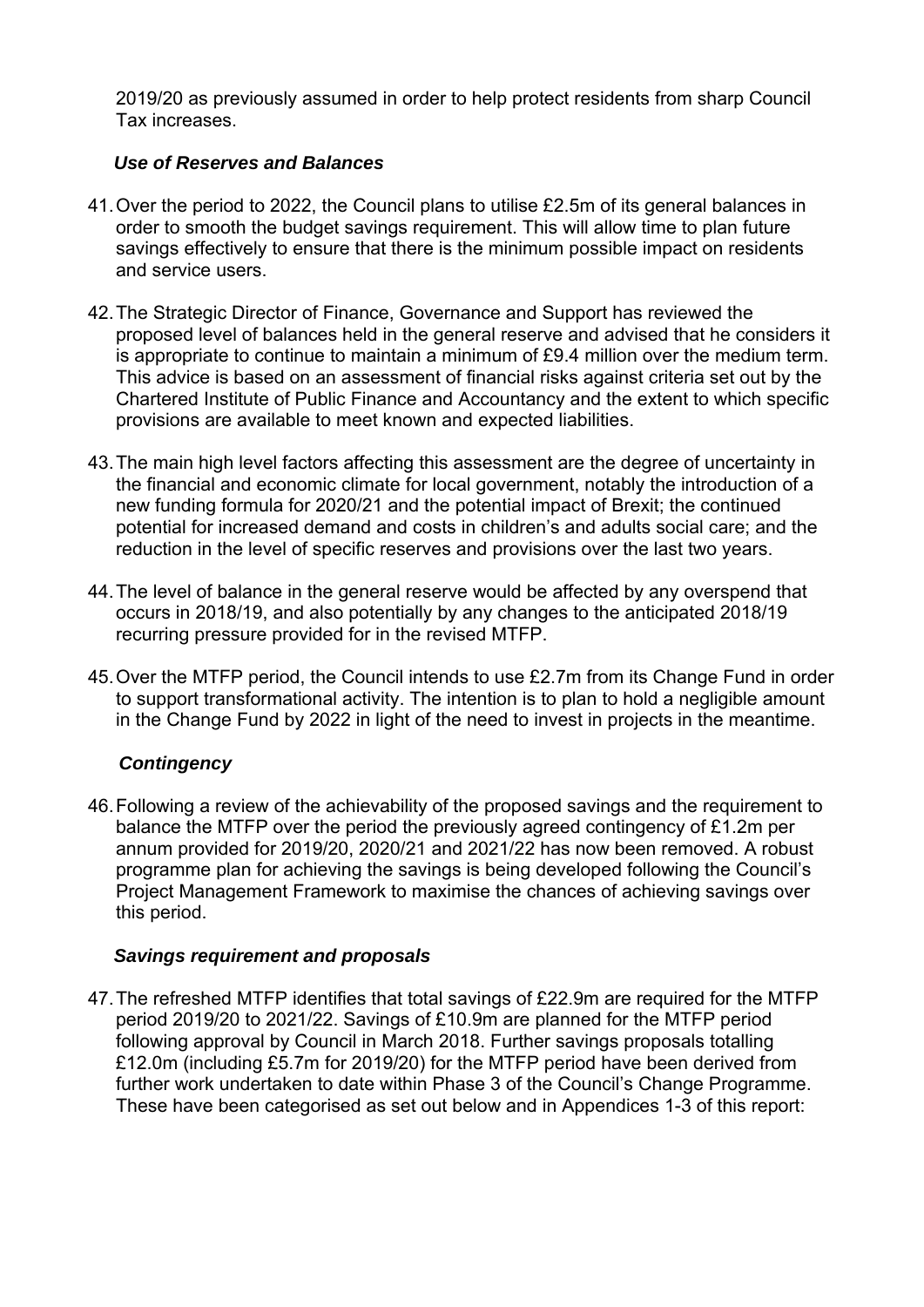| <b>Appendix</b> | <b>Description</b>                                                                                                                                                                                                                                                                                                                                                                                                                                                                                                              |
|-----------------|---------------------------------------------------------------------------------------------------------------------------------------------------------------------------------------------------------------------------------------------------------------------------------------------------------------------------------------------------------------------------------------------------------------------------------------------------------------------------------------------------------------------------------|
|                 | Initiatives that are considered to have minimal or no effect on front line service<br>delivery levels -<br>These initiatives require no, or no further public consultation or impact assessment prior to<br>consideration by Full Council as part of the 2019/20 revenue budget for implementation in<br>2019/20 or future years. Some internal consultation may be required prior to implementation if<br>the initiatives have a significant impact on employees, and this will be undertaken by<br>management as appropriate  |
|                 | Initiatives considered to potentially affect front line service delivery levels -<br>These initiatives will form part of the 2019/20 revenue budget, and will be subject to the<br>impact assessment process and consultation either prior to consideration by Full Council as<br>part of the 2019/20 revenue budget, or during 2019/20 for implementation in that year or<br>future years.                                                                                                                                     |
| 3               | Initiatives requiring further development prior to being brought forward for approval -<br>These are initiatives that will be subject to the impact assessment process (where necessary)<br>and on which the Council will consult prior to consideration via either member or officer<br>decision (as appropriate) either during 2019/20 or in future years. The likely relevant decision<br>making body and provisional timing is listed for each proposal, which may change depending<br>on the nature of the final proposal. |

- 48. Savings initiatives for 2019/20 considered to potentially affect front line service delivery levels and which will be subject to the impact assessment process and consultation, are summarised below with details, including their impact, shown in Appendix 2:
- Restructure Libraries and Hubs to ensure more efficient working practices, including reduction in reception service, and reduction in the book fund by maximum of £30k.
- Implement wild flower bedding throughout town.
- Adjustment of Green Waste collection cycle, equating to two less collections per year, comprising of two options a) Cease Green Waste collections in October, as opposed to November currently, or b) Monthly Green Waste collections in the months of October and November.
- Increase charges in Bereavement Services by 2.5% above agreed annual inflationary increase (5% in total), to ensure average charges are more in-line with overall Tees Valley averages for burials and cremations.
- Increase income from Newham Grange Farm, due to increased visitors, ticket prices and secondary sales, reflecting the improved offer.
- Review all contracts with warden support providers to release efficiencies.
- Implement charge for Connect Service to recipients in receipt of Pension Credit Guarantee, historically funded by Supporting People Grant (which has now been removed by Central Government), in line with other users of the service in Middlesbrough and in line with other councils.
- Increase administration charge (to the deceased's estate) for deferred payments, in line with other councils nationally.
- Reduce spend through transformation of the drug and alcohol service provision in a number of areas.
- Review council services that the Public Health grant currently contributes to, with a view to reducing non-core Public Health expenditure by 30%.
- 49. It should be noted that that there may be some movement between appendices. If it becomes clear that this is necessary, further work will be undertaken as appropriate.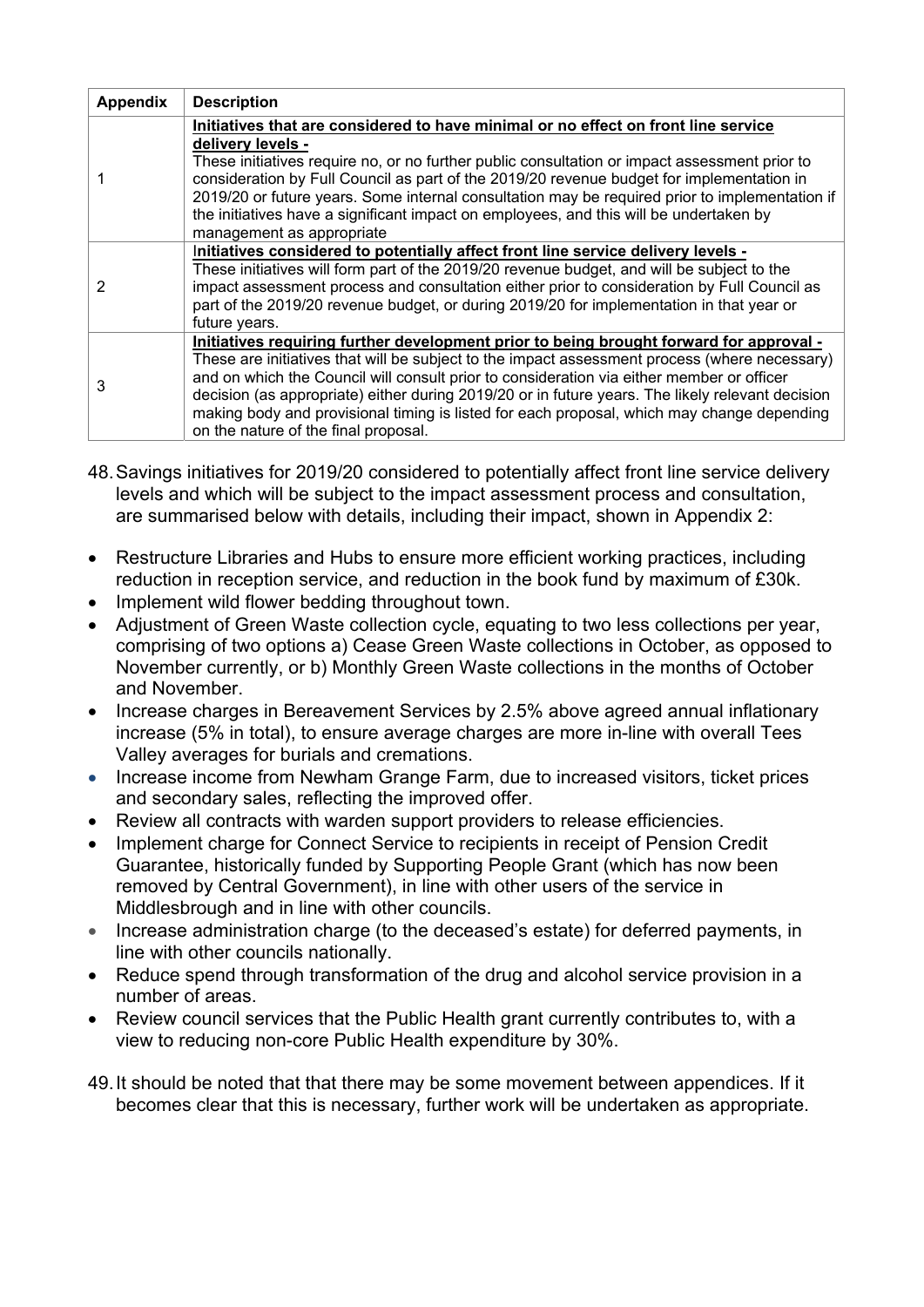#### *Investment Strategy*

- 50. Full Council approved an Investment Strategy for the period 2018-21 on 7 March 2018. This has been reprofiled by Executive throughout 2018/19 following quarterly monitoring, in line with its constitutional powers.
- 51. Following a review of existing commitments within the current Investment Strategy it is proposed that the following schemes are removed from the current Investment Strategy as they are no longer required during the period to 2021/22:

| <b>Scheme</b>                       | Value<br>£ms |
|-------------------------------------|--------------|
| Hemlington Grange Business Park     | 1.441        |
| The Big Screen                      | 0.480        |
| Gresham Phase 2a                    | 1.150        |
| Teesside Media & Innovation Village | 0.240        |
| Purchase of Former County Depot     | 0.371        |
| Total:                              | 3.682        |

52. Also "business as usual" schemes which are essential to the delivery of Council services have been reviewed and it is proposed that the following amounts are added to the Investment Strategy in relation to these schemes, which will also extend these schemes to 2021/22 in the Investment Strategy:

| <b>Scheme</b>                                                | Value<br>£ms |
|--------------------------------------------------------------|--------------|
| Capitalisation of Major Scheme Salaries                      | 0.440        |
| <b>Purchase of New Vehicles</b>                              | 0.300        |
| Capitalisation of Wheeled Bin Replacement                    | 0.100        |
| Capitalisation of Street Furniture/Dog Fouling & Litter Bins | 0.055        |
| Capitalisation of Highways Maintenance                       | 0.275        |
| <b>Property Services Building Investment</b>                 | 0.340        |
| Chronically Sick & Disabled Persons Act                      | 0.610        |
| <b>Capitalisation of Staying Put Salaries</b>                | 0.050        |
| ICT - Essential Refresh & Licensing                          | 4.415        |
| ICT - Infrastructure for Benefits                            | 0.133        |
| <b>Derisking Sites</b>                                       | 0.284        |
| Civic Centre Campus Fit out Costs                            | 4.000        |
| <b>Members Small Schemes</b>                                 | 0.060        |
| Total:                                                       | 11.062       |

53. After providing for the above, £14.6m of resources are available for use within the current MTFP period 2019-22 from existing resources and without any additional borrowing costs. An appraisal process has taken place and the new schemes that are proposed to be included in the revised Investment Strategy are shown in the table below, with further details being provided in Appendix 4. Schemes where capital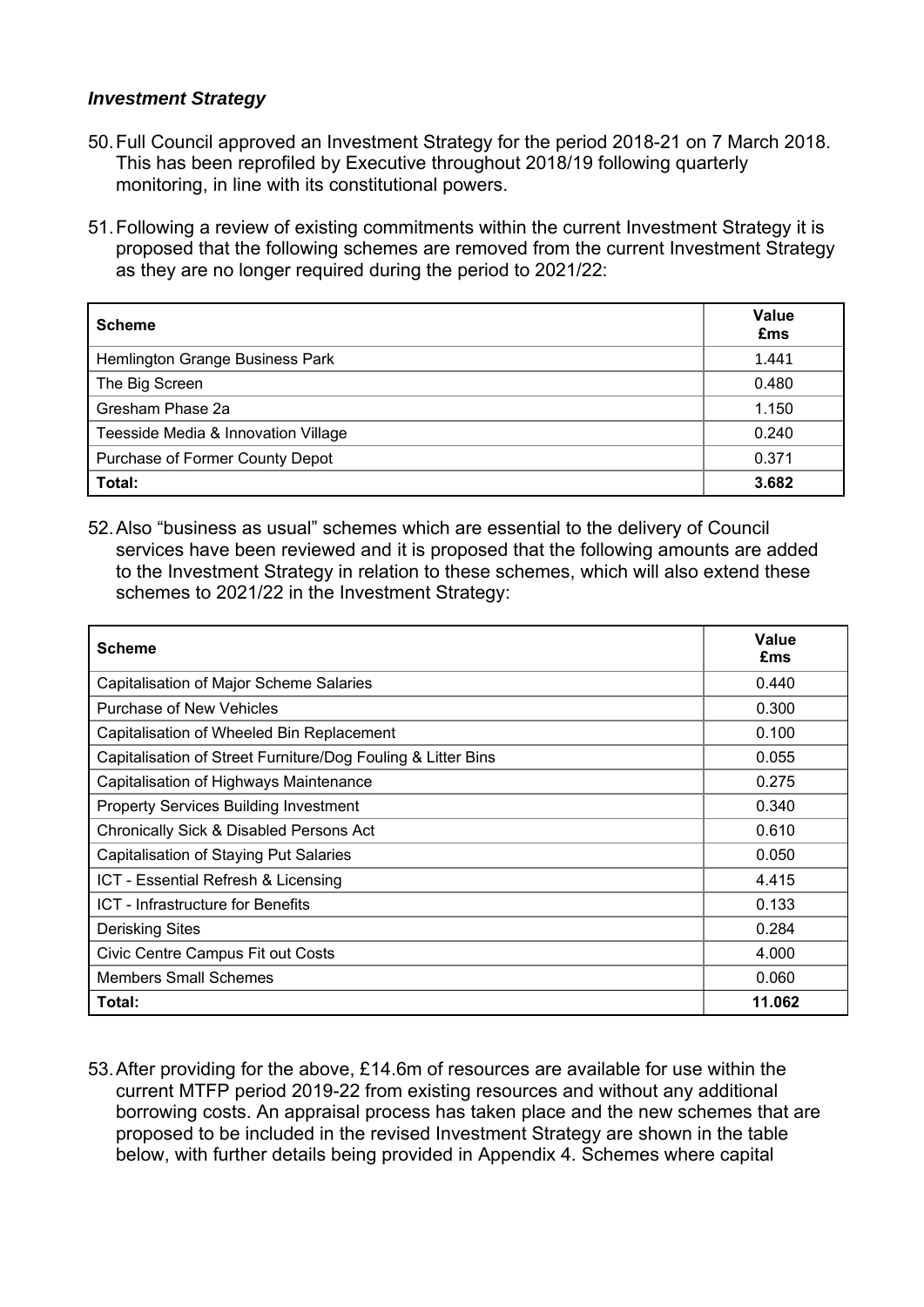investment are required to achieve existing Change Programme 3 savings have been shown separately.

#### **Investment required to achieve Change Programme 3 savings**

| <b>Scheme</b>        | Value<br>£ms |
|----------------------|--------------|
| Edge Of Care Project | 0.900        |
| GIS Upgrade          | 0.404        |
| Total:               | 1.304        |

#### **Other new schemes**

| <b>Scheme</b>                                           | Value<br>£ms |
|---------------------------------------------------------|--------------|
| Connect & Telecare IP Digital Switchover                | 0.330        |
| North Ormesby Resource Centre Refurbishment             | 0.150        |
| Hemlington Library and Community Hub - additional works | 0.175        |
| Asset Management Capital - Block Budget                 | 3.279        |
| Newham Grange Leisure Farm                              | 0.900        |
| <b>Bereavement Services Investment</b>                  | 0.412        |
| Play Area Infrastructure Improvements                   | 0.180        |
| East Middlesbrough Community Hub                        | 2.500        |
| <b>ICT Innovation Budget</b>                            | 0.500        |
| Replacement of Pay & Display Parking Ticket Machines    | 0.189        |
| <b>City Centre Public Realm</b>                         | 3.800        |
| Primary / Secondary Sufficiency Scheme                  | 0.864        |
| Total :                                                 | 13.279       |

54. A number of Invest to Save schemes are proposed as follows, subject to business case development, and these will cover the capital financing costs of the capital investment and also generate the following projected additional savings during the MTFP period for inclusion in the revised MTFP :

| <b>Scheme</b>                         | Value<br>£ms | <b>Projected</b><br><b>Revenue</b><br><b>Savings</b><br>£ms |
|---------------------------------------|--------------|-------------------------------------------------------------|
| The Live Well Centre expansion        | 0.800        | (0.083)                                                     |
| Housing Growth Infrastructure         | 3.100        | $0.000*$                                                    |
| <b>Boho Car Park</b>                  | 0.600        | (0.046)                                                     |
| LED Street Lighting Upgrade (phase 2) | 3.219        | (0.159)                                                     |
| <b>Housing Delivery Vehicle</b>       | 9.000        | (0.180)                                                     |
| <b>Total:</b>                         | 16.719       | (0.468)                                                     |

\*This produces revenue savings in future years outside of the current MTFP period, i.e. 2022/23 onwards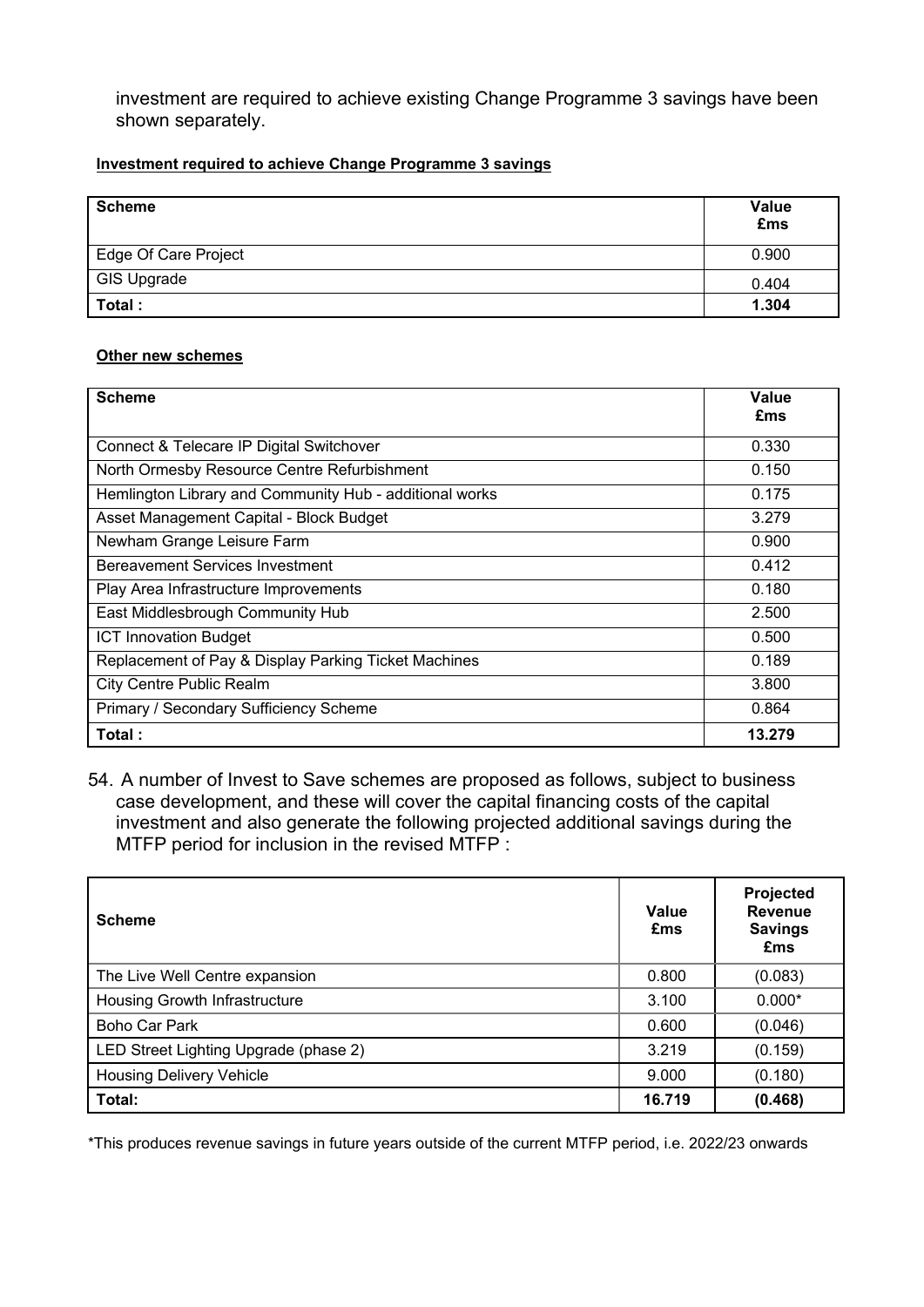- 55. The proposed changes to the Investment Strategy are within the Council's overall borrowing limits and prudential indicators required as part of the Prudential Code.
- 56. Council are requested to approve the proposed changes to the Investment Strategy, and if these are approved the Investment Strategy will be revised to include these new schemes.

## **What decision(s) are being asked for?**

- 57. That the Council notes progress against the Strategic Plan 2018-22.
- 58. That the Council notes the Medium-Term Financial Plan position for 2019-22.
- 59. That the Council approves proposed savings initiatives for 2019/20 and notes the proposed savings initiatives for 2020-22 which will require further development prior to being brought forward for approval (Appendices 1-3).
- 60. That consultation on the proposed savings initiatives for 2019/20 commences on 6 December 2018.
- 61. That the Council approves the proposed changes to the Investment Strategy and that these are included in the revised strategy for 2018-22.

#### **Why is this being recommended?**

62. To enable the Council to meet its statutory responsibility to set a balanced revenue budget for the financial year 2019/20 and to ensure that a proper framework is in place for the medium term financial management of the Council, which will enable the Council to take a systematic, coherent and controlled approach to addressing ongoing financial challenges over the medium-term, while maximising its contribution to the Mayor's 2025 Vision for Middlesbrough.

#### **Other potential decisions and why these have not been recommended**

- 63. The Council has no option but to address its savings challenges. The revised Medium-Term Plan for 2019-22 will provide the means to achieve this in a proactive and systematic manner, while continuing to reshape the Council to lead the delivery of the 2025 Vision for Middlesbrough.
- 64. The approach outlined in this report requires the planned and prudent use of reserves and balances over the period to 2022. Failure to utilise these reserves would jeopardise the deliverability of transformational savings.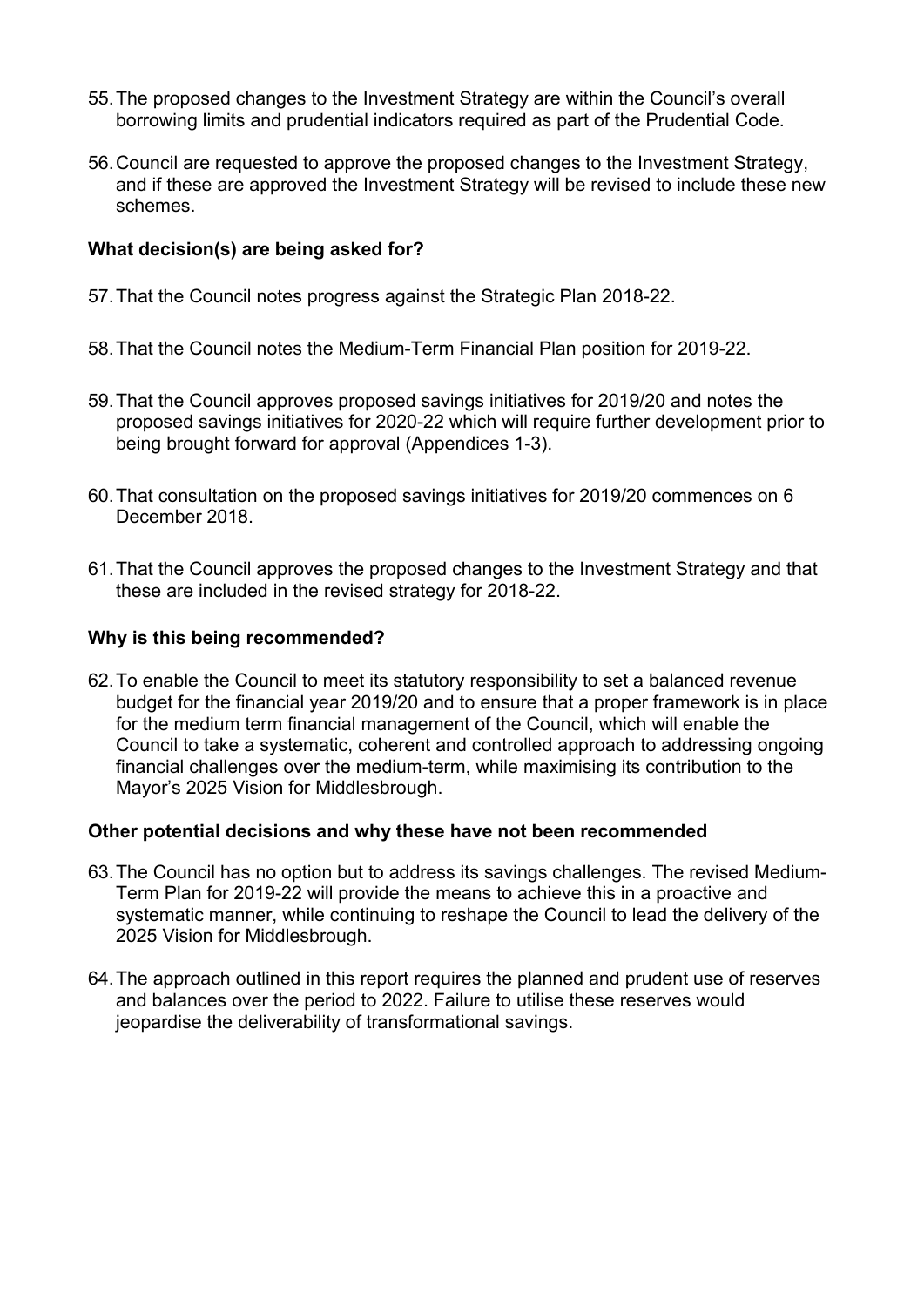# **Impact(s) of recommended decision(s)**

# *Legal*

65. The Council has a legal duty to set a balanced budget. The Medium-Term Financial Plan, which is a part of the Strategic Plan, forms part of the Council's core policy framework, as set out in its constitution. The approach outlined within the document will enable the Council to operate within the resources available and continue to meet its many statutory duties, including the Duty of Best Value.

# *Financial*

66. This report sets out proposed savings initiatives for 2019/20 and notes the proposed savings initiatives for 2020-22 which will require further development prior to being brought forward for approval. It is proposed that savings initiatives in Appendix 2 will now be the subject of consultation. Those in Appendix 3 will be consulted upon prior to approval in 2019/20 or in future years. Savings proposed for 2019/20 in this report total £5.7m, and these are in addition to planned savings of £4.6m for 2019/20 already approved by Council in March 2018. The 2019/20 Budget will be presented to Executive on 26 February 2019, and Council on 6 March 2019.

# *Policy Framework*

67. The revenue and capital budgets form part of the Council's Policy Framework and as such must be agreed by Full Council.

# *Equality and Diversity*

- 68. As stated above, savings proposals for 2019/20 and beyond have been initially assessed and categorised in Appendices 1-3, as outlined at paragraph 47.
- 69. The Council must ensure that, in line with the Public Sector Equality Duty, initiatives thought to impact on those with protected characteristics are assessed, mitigated where possible and/or justified. As such impact assessments for specific proposals will be completed prior to consideration by the appropriate decision-making body, where required. This will be either prior to the presentation of the 2019/20 budget report to Council in March 2019 (in the case of Appendices 1 and 2), or during 2019/20 or future years prior to the decision to implement the initiative being taken (Appendix 3).

# *Risk*

70. The proposed approach will ensure continued compliance of the Council to meet its statutory duty to set a balanced budget. The proposals also mitigate the risk on the Council's Strategic Risk Register of MTFP process failures e.g. inaccurate assumptions resulting in unforeseen/unmitigated funding gap, and failures to deliver savings required to meet the MTFP gap.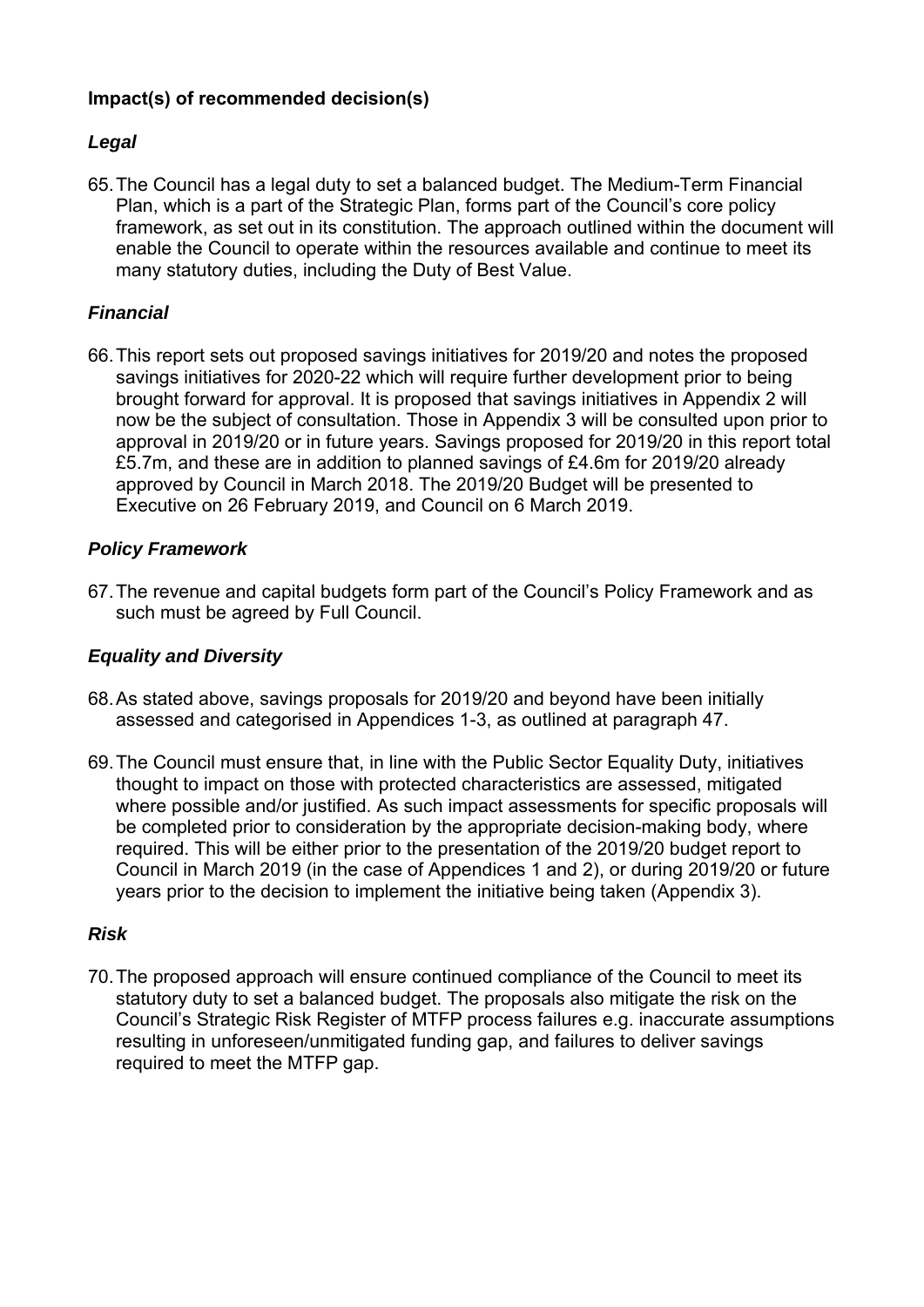# **Actions to be taken to implement the decision(s)**

71. Consultation in respect of proposed initiatives for 2019/20 in Appendix 2 will commence on 6 December 2018 and conclude on 18 January 2019, with appropriate impact assessments undertaken, incorporating responses to the consultation. The same approach will be adopted for initiatives proposed in Appendix 3 relating to 2020-22, with consultation taking place in 2019/20 or future years.

72. This will involve:

- general public consultation on the Council's website, with explanatory material where required;
- publicising the consultation to the Council's Citizen's Panel, the Council's partners, and to the general public via local media and social media;
- specific consultation with the business sector (a statutory requirement):
- briefings for all elected members; and
- provision of promotional material in community hubs;
- provision of promotional material to elected members; and
- direct emails to community councils.
- 73. In addition, a targeted approach will be adopted for proposals within Appendices 2 and 3 where specific groups and / or individuals may potentially be adversely affected e.g. the closure of an age-targeted service. These approaches will be bespoke to the proposal at hand but may include:
	- specific online consultation;
	- public meetings;
	- targeted focus group work, and
	- face-to-face consultations.
- 74. The output of this process will be reported in the report to Executive on 26 February 2019, and Council on 6 March 2019, which will:
	- again refresh the MTFP following the Local Government Finance Settlement, set the 2019/20 budget, and associated savings initiatives and targets;
	- identify when and how decisions relating to proposals in Appendix 3 will be made; and
	- comply with the Public Sector Equality Duty and set out any impacts identified from initiatives proposed to meet savings targets for 2019/20.

# **Appendices**

 Appendix 1: Initiatives that are considered to have minimal or no effect on front line service delivery levels -

These initiatives require no, or no further public consultation or impact assessment prior to consideration by Full Council as part of the 2019/20 revenue budget for implementation in 2019/20 or future years. Some internal consultation may be required prior to implementation if the initiatives have a significant impact on employees, and this will be undertaken by management as appropriate.